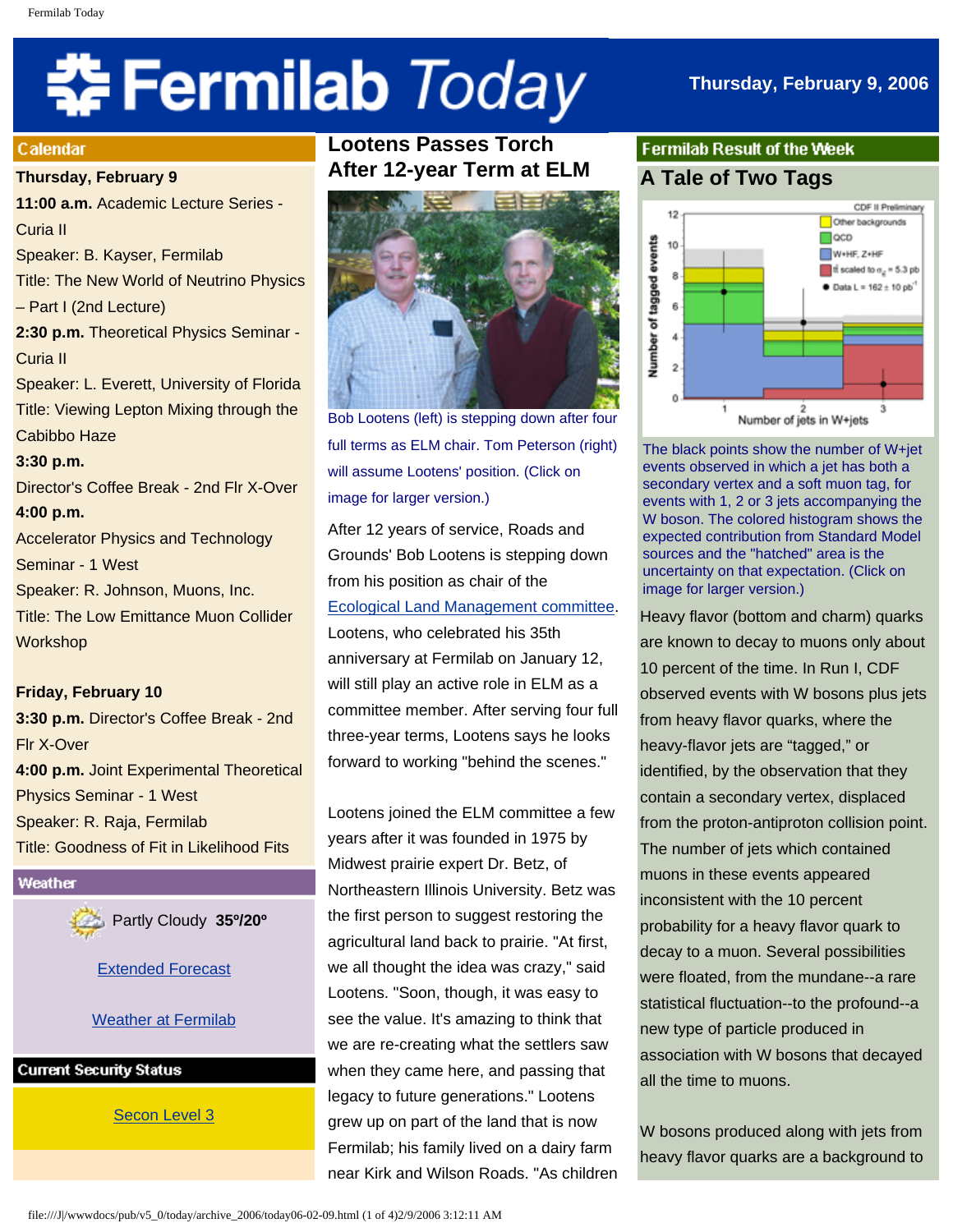## **Wilson Hall Cafe**

**Thursday, February 9** -Minnesota Wild Rice w/Chicken -Tuna Melt on Nine Grain -BBQ Ribs -Chicken Casserole -Buffalo Chicken Wrap -Mexican Pizza -Mandarin Chicken Salad

## [Wilson Hall Cafe Menu](http://lss.fnal.gov/cafe/)

## **Chez Leon**

**Thursday, February 9 BOOKED**

**Wednesday, February 15 Lunch** -Catfish w/Course Mustard -Roasted Corn & Red Pepper -Spicy Tomato Rice -Pecan Pie

#### [Chez Leon Menu](http://lss.fnal.gov/chezleon/index.html)

Call x4512 to make your reservation.

## **Search**

**Search the Fermilab Today Archive**

search

## **Info**

Fermilab Today is online at: [http://www.](http://www.fnal.gov/today/) [fnal.gov/today/](http://www.fnal.gov/today/)

Send comments and suggestions to [today@fnal.gov](mailto:today@fnal.gov)

[Fermilab Today archive](http://www.fnal.gov/pub/today/archive.html)

[Hurricane Relief Page](http://www.fnal.gov/pub/today/katrina_relief.html)

[Fermilab Today PDF Version](http://www.fnal.gov/pub/today/archive.html)

[Fermilab Result of the Week archive](http://www.fnal.gov/pub/today/resultoftheweek/index.html)

[Fermilab Safety Tip of the Week archive](http://www.fnal.gov/pub/today/safety/index.html)

we loved to play in these woods," he said. "But there were always cows grazing beside the forest stands, so I didn't really understand the value of the prairie until Betz came along." Prairie restoration is still a major goal of ELM- from prairie burns to seed harvests--but the project has expanded to include marshland, savannah and forest stands.

Lootens' successor at ELM is cryogenics engineer and butterfly expert Tom Peterson, a committee member since 1999. Peterson says that he feels honored to hold such an important position, if not intimidated by Lootens' years of experience. "Bob has a unique connection to this land," said Peterson. "His knowledge of the plants and animals here is unsurpassed." Peterson and Lootens say they look forward to working together closely in the coming years, and Peterson is excited about his new role. "Fermilab is a 6,800-acre island of nature surrounded by developed land," said Peterson. "Our neighbors appreciate the open space; our stewardship of this land is one of Fermilab's contributions to the Chicago area. I'm honored to have a role in that."

*— Siri Steiner*

## **Science Grid This Week MGRID's Evolution**



many rare signals such as top quark production and the putative Higgs boson. Understanding the production of W bosons plus heavy flavor quarks is then a key to extracting these signals. CDF uses two techniques to separate light quark jets (up and down) from those jets containing heavy flavor: secondary vertex tagging and soft muon tagging. In the former, the decay of a particle containing a bottom or charm quark is identified with very precise tracking that can separate the decay vertex from the proton-antiproton interaction vertex. In the latter, the decay of a heavy flavor quark to a muon is found by identifying a muon inside a jet.

With the onset of Run II, physicists at CDF were quite keen to repeat the analysis using the new data to see which of the explanations of the Run I result was supported, the profound or the mundane. The new analysis from CDF includes 50 percent more data than the anomalous Run I result. Alas, in Run II the number of jets in W+jet events with both a secondary vertex tag and a soft muon tag agrees with the expectations without the need for any exotic mechanisms. The Standard Model wins again.

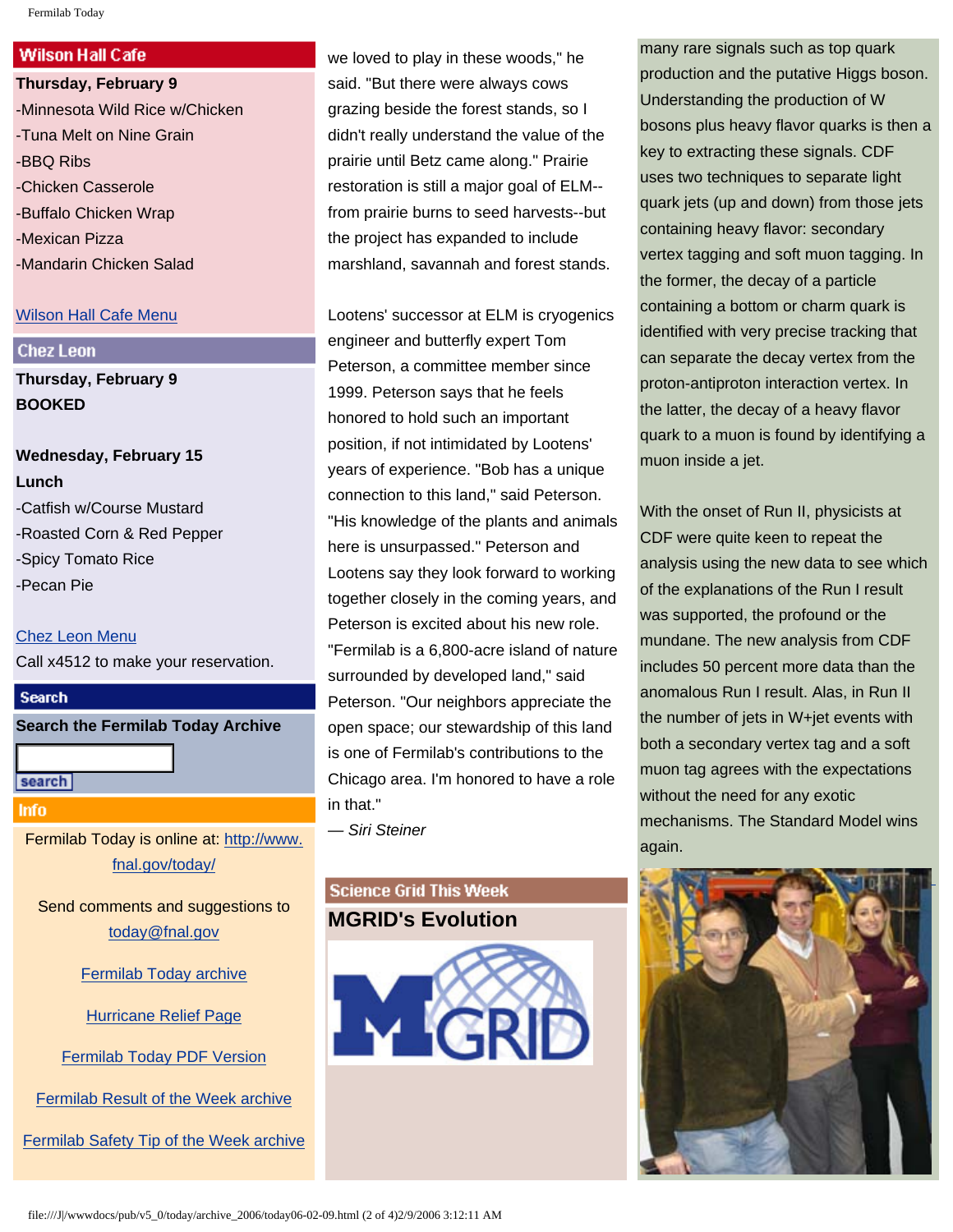[Linear Collider News archive](http://www.fnal.gov/pub/today/linearcollider/index.html)

[Fermilab Today classifieds](http://www.fnal.gov/pub/today/classifieds.html)

[Subscribe/Unsubscribe to Fermilab Today](http://www.fnal.gov/pub/today/subscription.html)

The University of Michigan's campus grid and cyberinfrastructure project, MGRID, was founded in 2002 by a collaboration of researchers from bioinformatics, physics and high-performance computing. Over the next three years, the project set up a campus grid and cycle-sharing service and convened a group of programmers to solve core grid infrastructure problems. Since the formal end of the project in 2005, MGRID has served as a jumping-off point for university-wide collaborations in advanced networking and communications.

"MGRID was founded to research what it would take to pull a campus cyberinfrastructure together," said Tom Finholt, MGRID's director. "MGRID is now branching out into other forms. We're exploring the best ways to use advanced network technology and our 10-gigabit optical links to Chicago, such as highdefinition videoconferencing."

## **[Read More](http://www.interactions.org/sgtw/2006/0208/mgrid_more.html)**

## In the News

**From** *Nature***, February 9, 2006: Physics fights back**

**The physical sciences are strongly favoured in President Bush's 2007 budget request — but researchers can't count their chickens yet.**

President George W. Bush's State of the Union address on 31 January has been widely reviewed as an uninspiring compendium of small things. But for those directly involved, some of these small things are highly meaningful. For US physicists, the president's public

This analysis was done by (left to right) Tony Liss (UIUC), Lucio Cerrito (Oxford), and Anyes Taffard (UIUC).

## **[Result of the Week Archive](http://www.fnal.gov/pub/today/resultoftheweek/index.html)**

#### **Accelerator Update**

#### **February 6 - February 8**

- Two stores provided 39 hours and 14 minutes of luminosity.

- The Antiproton Source made a stacking record with 17.4 mA/hr.

- Pelletron problem resolved. [Read the Current Accelerator Update](http://www.fnal.gov/pub/news06/update.html) [Read the Early Bird Report](http://www-bd.fnal.gov/earlybird/ebird.html) [View the Tevatron Luminosity Charts](http://www.fnal.gov/pub/now/tevlum.html)

# **Announcements**

## **Found**

A wedding ring was found in the Wilson Hall cafeteria. The owner or people with information regarding the ring should call x3111.

#### **International Folk Dancing**

International Folk Dancing will meet Thursday, February 9, at Kuhn Barn on the Fermilab site. Dancing begins at 7:30 p.m. with teaching and children's dances earlier in the evening and request dancing later on. Newcomers are welcome and you do not need to come with a partner. Info at 630-584-0825 or 630-840-8194 or [folkdance@fnal.gov](mailto:folkdance@fnal.gov).

### **Family Open House**

This year's Education Office Family Open House will take place on Sunday, February 19, from noon to 5:00 p.m. Call Nancy Lanning at 630-840-5588 or go to the [Fermilab Family Open House Web](http://www-ed.fnal.gov/ffse/openhouse.html)  [page](http://www-ed.fnal.gov/ffse/openhouse.html) to register.

## **Deadline Reminder**

The Property Office is currently